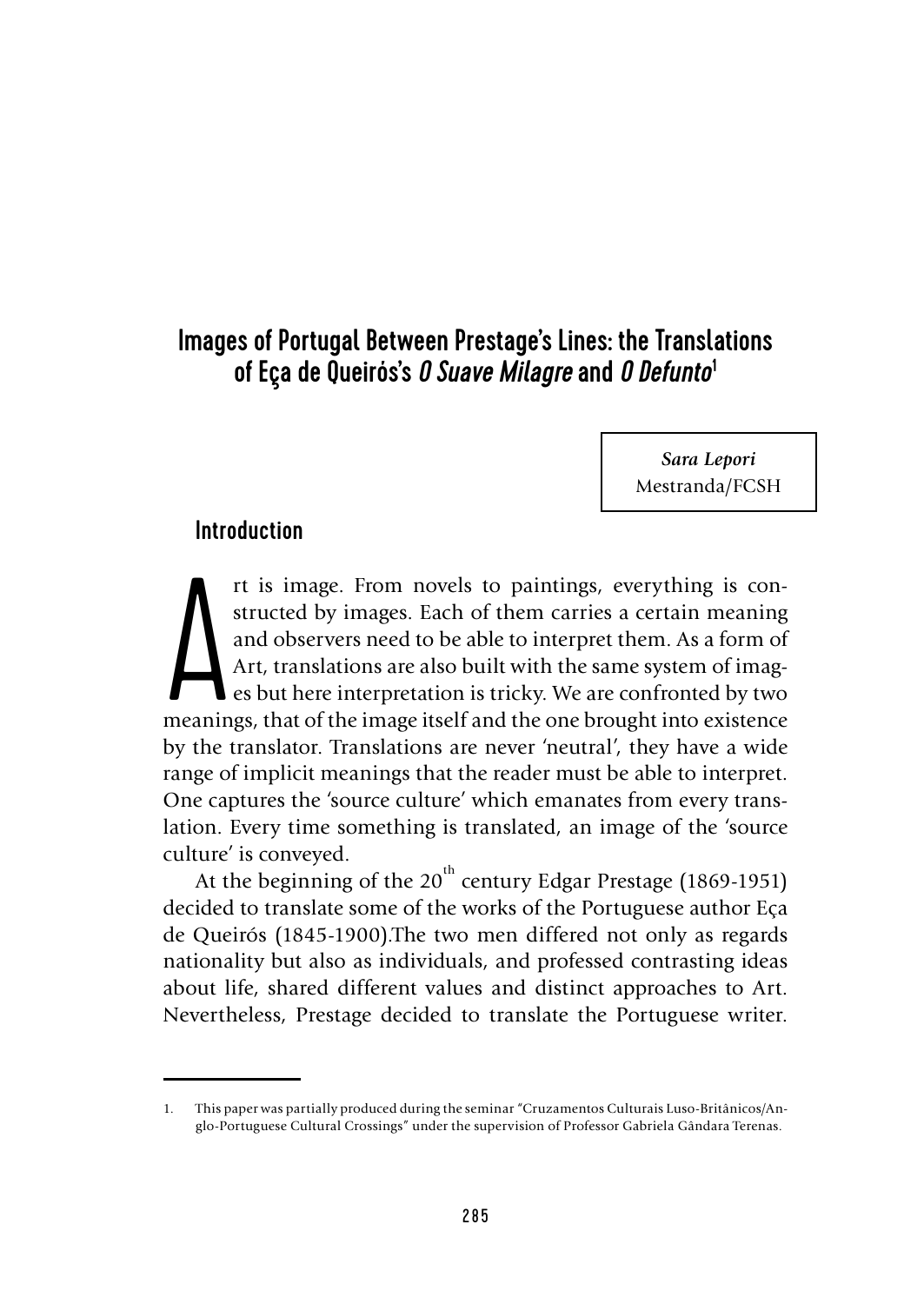Why did he do this? Why did he choose to translate him? What did he really want to say? What image of Portugal did he try to convey? In this essay I will try to answer these questions by analyzing Prestage's translations of Eça de Queirós' *O Suave Milagre* (1907) and *O Defunto*  (1902).

In the first part of the article, I will explore the role of images in literature through the concept of Imagology. Taking this as my point of departure, I will investigate how the images of a 'source culture' are conveyed by a translation and how this process implies the (de) construction or reinforcement of national stereotypes. In the second part of my analysis, I will focus on the relationship between Edgar Prestage and Eça de Queirós, basing my considerations on the following question: "Why did Prestage decide to translate Eça?" In the final part, I will try to show what images of Portugal Prestage is depicting and conveying in his translation of *O Suave Milagre* and *O Defunto*.

# 1. Stereotyping a Nation Through Translation?

Every day, we are constantly 'bombarded' by images. From newspapers to the radio and the television, we are continuously subjected to their reception. Images have a powerful impact and they are often ambiguous. The majority of the images which are constructed and broadcasted are received by readers/viewers, such as ourselves, without our knowing what is going on, without recognition or the (unconscious) mediation of our minds. For these reasons, the image is a powerful tool, more powerful than one might expect.

As Manfred Beller and Joseph Theodoor Leerssen remind us in *Imagology: the Cultural Construction and Literary Representation of National Characters* (2007) the power of the image and the relation between image and perception has been a field of study since the beginning of philosophical thinking. From Plato and Aristotle, the question "What is an image?" has always been present in Western philosophy and a fully satisfying answer to this question has not yet been found. The idea of the image also raises further questions: "Are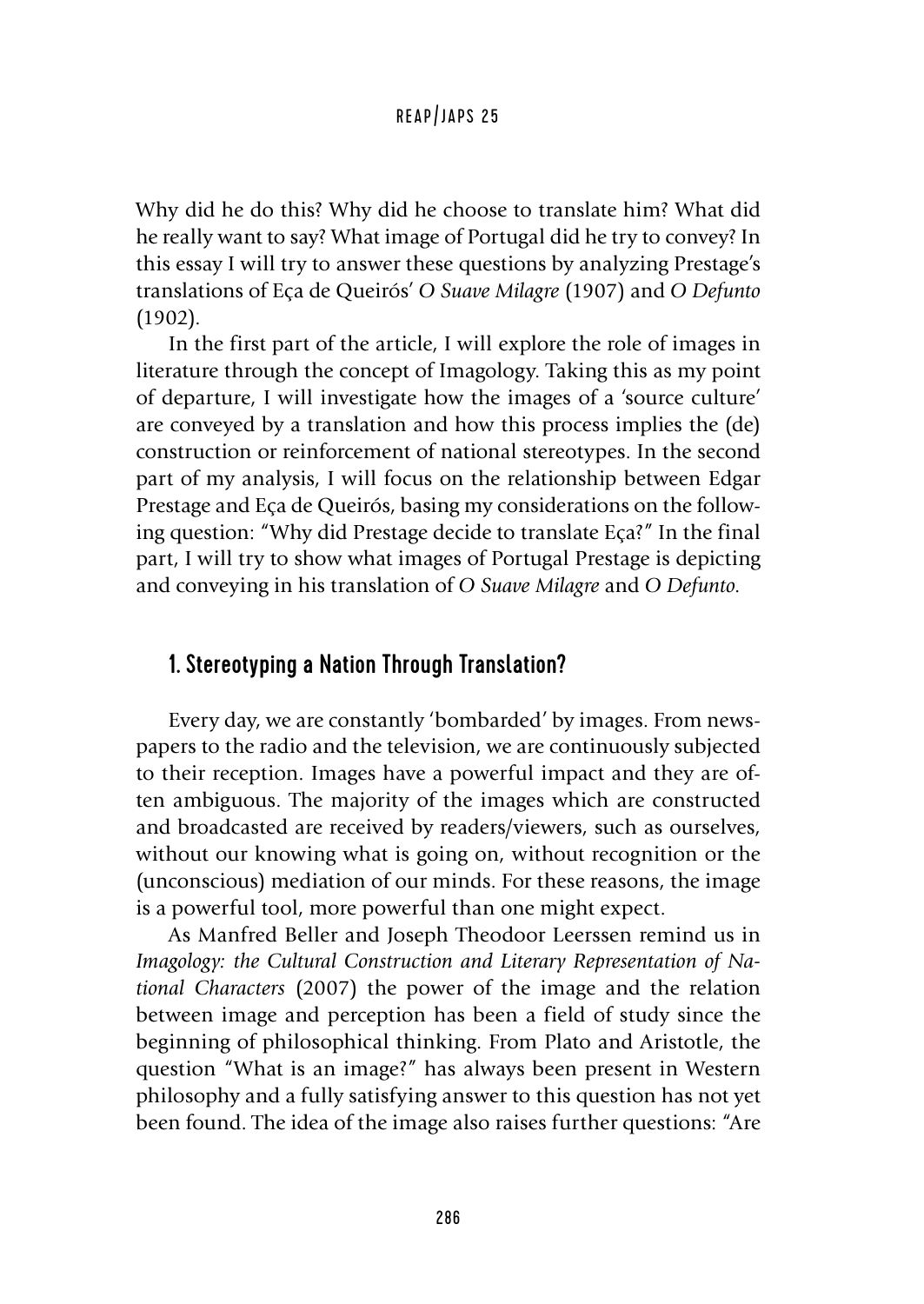we sure that we see what we think we see? Are our opinions about other people true? And what do we know about the way we see ourselves?" (Beller and Leerssen: 4)

All these questions are related to the concept of the Self and the Other, both of which are constructed through images with the aim of defining the unknown Other. What is unknown is dangerous, it frightens one because it is different from ourselves (or 'oneself'). The image is an efficient way to dominate the Other. In fact, once the image has been constructed and the Other has been characterized, we can control and dominate it.

Contact with different cultures has always been ethnocentric, and based on the idea that our own culture is better than others. Anything that deviates from familiar patterns or values is 'othered' as anomalous, mistaken or bizarre. Such ethnocentric categorization of different cultures influences the way the nations are perceived, by representing their specific peculiarities and characters. This process contributes towards the creation of national stereotypes.

An example of how the Other is defined through stereotypes is the Orientalization of the East by the Western world, as defined by the critic Edward Said in his book *Orientalism*. During the process of defining the unknown Orient (the Other, in this case), the Western world, the 'I', has contrived to construct a faulty, stereotypical image of the East, through the work of its artists (painters, writers, travelers, etc). This representation of the Orient is a powerful distorting force, "a style of thought based upon an ontological and epistemological distinction made between the Orient and (most of the time) the Occident". (Said: 55) What is even more serious is that this stereotyped representation of the Orient is accepted and interiorized by the West and turned into reality. An entire territory and population have become an amalgam of pre-constructed images.

Nowadays, two of the central figures in Imagology Studies are Manfred Beller and Joseph Theodoor Leerssen, whose field of research examines the relationship between nationalism and national stereotyping. In *Imagology: the Cultural Construction and Literary Representation of National Characters*, their aim is to develop a critical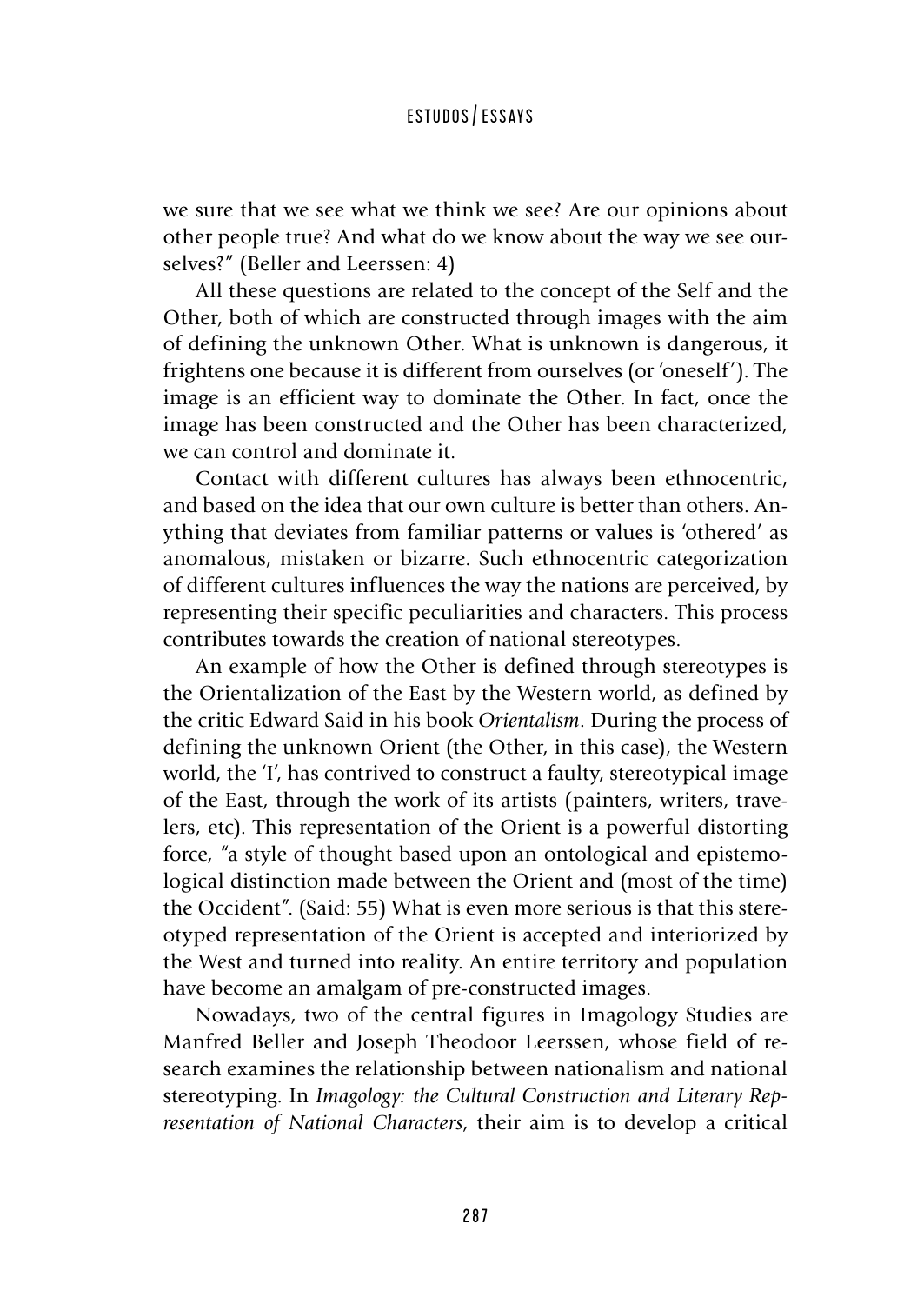analysis of national-stereotype literature, particularly in Europe. As Manfred Beller writes, the word "imagology" is a neologism to explain the study of our mental images of the 'Other' and the 'I'. It is a process that leads us, as readers, to the deconstruction and to the critical analysis of the rhetoric of national images in a literary work. Quoting Beller, imagology is "the critical analysis of [the] national stereotype in literature". (17)

The use of stereotypes to represent a foreign country is not something new. If one analyzes the history of literature one can see that stereotyped images have always been present. For example, the earliest classical poems used *topoi,* which were nothing more than *clichés*, to depict the characteristics of a country or people. In writing, national characterization is linked to the subjectivity of the writer and not to his empirical approach to reality. In the reception and the analysis of a work, we cannot 'filter' or ignore such subjectivity. The imagologist is interested in images which characterize the 'Other', a foreign nation in this case, and the 'Self', here our cultural identity. One is constructed by contrast with the Other and the process is dialogic: at the same time as the foreign identity is defined by images, the local one is also suggested.

From 1970's, imagologists focussed their attention on the representation of national characters in literary works. But what does "literary works" actually mean? Travel books, novels, poems? And what about translations? Do they work like the former in the creation of stereotyped images? At the same time, a new approach to translation was developed, known as *Translation Studies*, which, as André Lefevere<sup>2</sup> writes, deals with "the problems raised by the production and description of translations". (*apud* Bassnett, *Translation Studies*: 19) In the introduction to her book, *Translation Studies*, Susan Bassnett argues that people tend to simplify translations. Translations are

<sup>2.</sup> André Lefevere's theory on Translation Studies is based on the idea of "rewriting". Any text produced on the base of another has the aim of adapting that other text to a certain ideology. He was among the critics who did most to help Translation Studies become an independent discipline and field of research.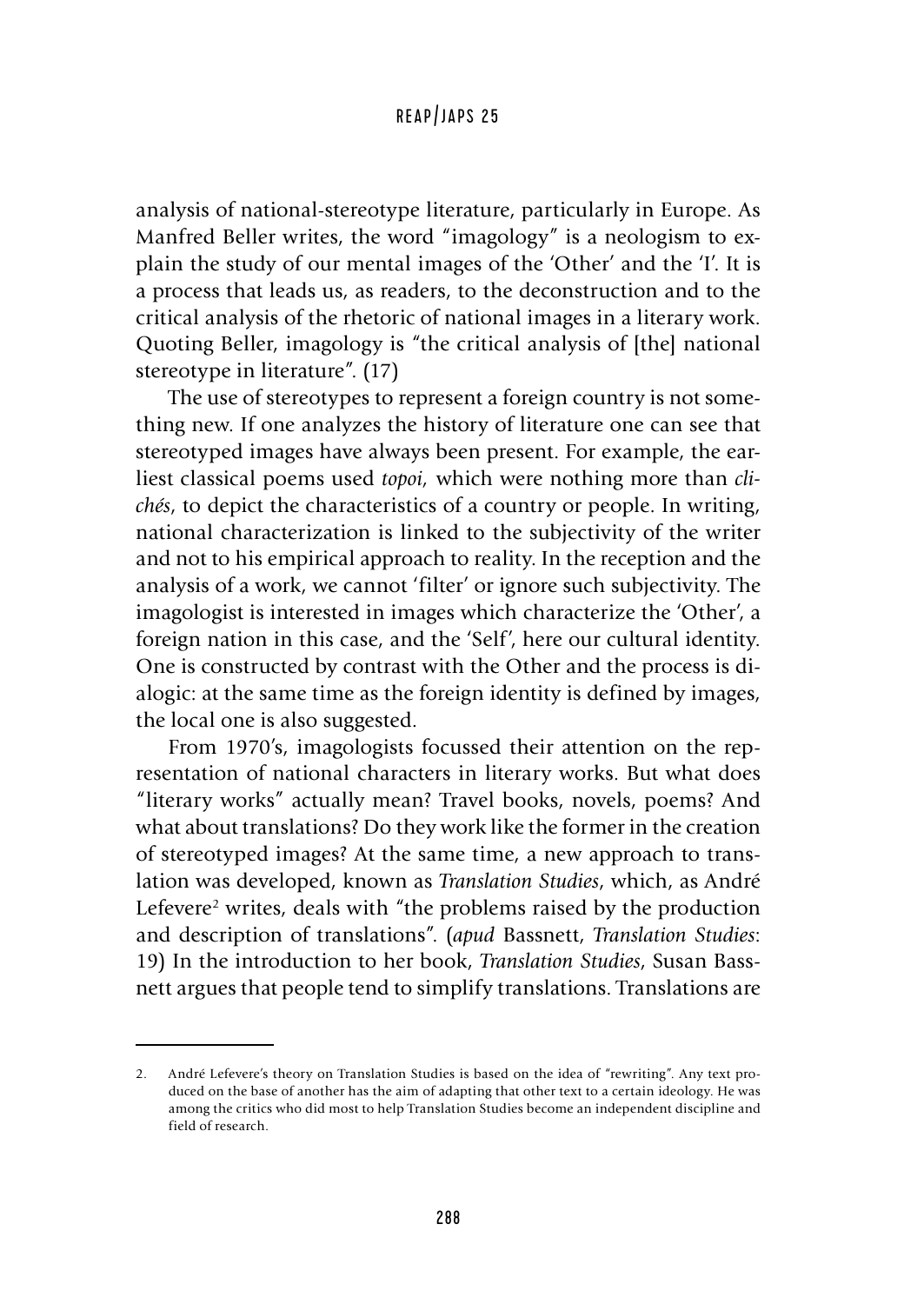understood as a transposition of a source language text (SL) into a target language text (TL), so that both remain as similar as possible. As Bassnett said during an interview:

> For people, translation appears to be something technical. I have always held to the view posed by Edward Sapir that different languages represent different world views, that is not simply a question of rephrasing when one moves into another language but reformulating that is rethinking. (…) when we come to translation of literary texts this is not a skill. Here translation is effectively rewriting." (Bahrawi, 2010)<sup>3</sup>

In Translation Studies, translations are no longer perceived as a mechanical process based on the principle of similarity between SL texts and TL texts. Nowadays, they are studied as creative and "original" literary works in which translators are re-writing a source text and they are – explicitly or not – changing it into something different.

In *Interconnecting Translation Studies and Imagology*, Luc van Doorslaer, Peter Flynn and Joep Leerssen explain that translations play an important role in Image Studies. Choosing to translate one work rather than another, or *this* author rather than *that* one, is the first step towards the creation of a national character. This "choice of translation" is a "choice of images" and it can lead to a distortion of an image of a country and its culture. Moreover, a translator may change the basic text, by rewriting and filtering it to make it correspond to the expectations of the target culture.

Translations tend to conform to the mental images that a target culture already has with regard to a source culture. For example, the

<sup>3.</sup> Susan Bassnett, as her interviewer Nazry Bahrawi explains, is the "Queen" of Translation Studies. Her masterpiece is called Translation Studies (2002) and it has become the "Bible" for translation courses. During the interview, he asks her about the "future" of Translation Studies:

You ask me now to gaze into a crystal ball. There is no question that translation is now hugely important as a global enterprise (…). This is due to the movement of peoples in greater numbers than ever before around the globe (...). The vital role of translation in the propagation of world literature will continue to be high lightened. What I would hope not will happen is that translation as an applied science will be completely cut off from the aesthetic. (Bahrawi, 2010)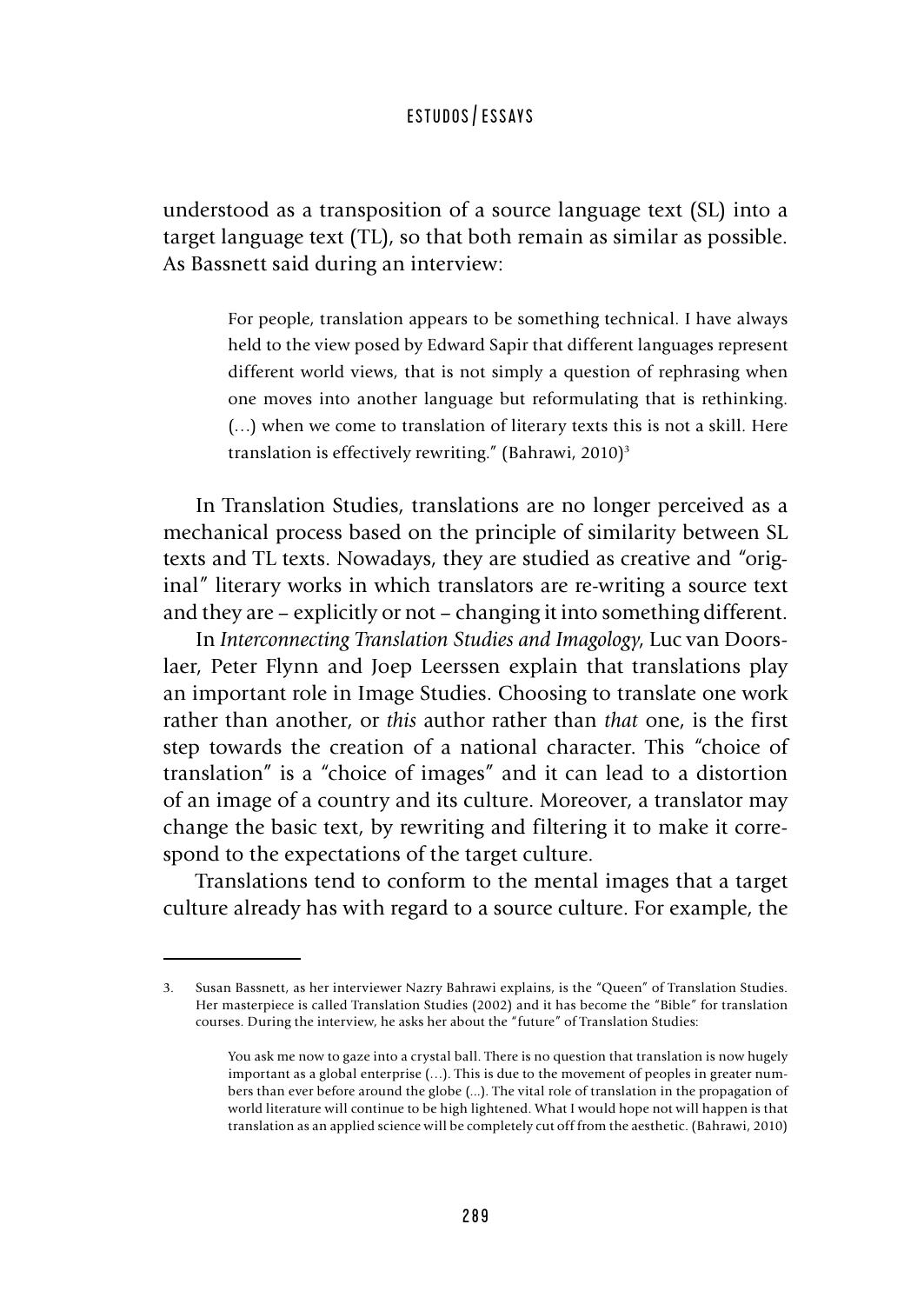decision to translate into English *A Thousand and One Nights*, with its stories of magic, erotism and abandon, obviously reinforced the "Orientalization of the East" for eighteenth-century English readers. Another example, as Emer O' Sullivan explains in *Englishness in German Translation of Alice in Wonderland*, is the translation of *Alice in Wonderland* into German. She shows how translators have dealt with the same image of English eccentricity and English humor in different ways over time, reinforcing or weakening it.

As Lawrence Venuti explains in the chapter entitled "The Formation of Cultural Identities" in his book *The Scandals of Translation. Towards an Ethics of Difference*, translations exercise an enormous influence in the formation of cultural identities and in the representation of foreign cultures. The choice of a text and the way it is translated work together in the construction of an image of a foreign culture – the Other. Translations help to reinforce or to destroy the existing culture and its social representations, becoming an instrument for creating or re-creating national stereotypes. (67-88) During an interview entitled "The PEN Ten with Lawrence Venuti", by Lauren Cerand, the critic defines the role of the translator in the following words: "What is the responsibility of the translator? Constantly to make the receiving culture mindful of what it lacks". Translations are the result of a comparison between two different cultures.<sup>4</sup> Through translated literature, new realities and values are introduced into a foreign literary system and consequently into its culture.

In *Translation as Blockage, Propagation and Recreation of Ethnic Images?*  the author, Roca Dimitriu, underlines the importance of translations in national images. The translator selects what to export or not in the receiving culture and, through his/her translation, images and ethnic stereotypes import one culture to another. Often the translations are not just linked with stereotypes but also with the propaganda of an ideology. Dimitriu gives the example of Communist propaganda.

<sup>4.</sup> Lawrence Venuti interview was made in 2014 by Lauren Cerard for the series Pen ten. She asked ten questions to ten different authors about their own ideas on literature.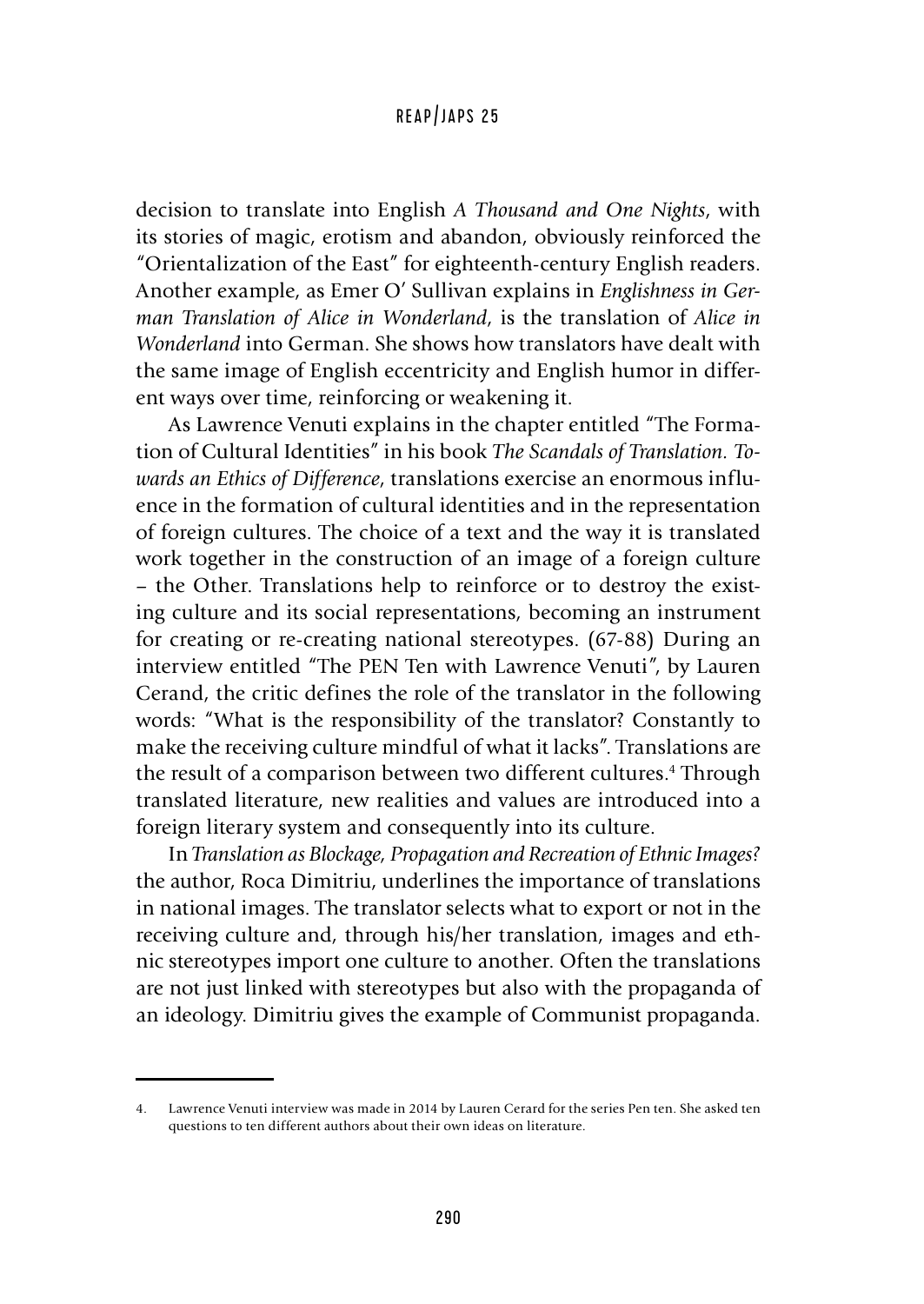Russian translators, wanting to support Communist ideology in their own country, chose to translate foreign texts which spoke positively about it. Seen from this perspective, translation is not an isolated activity. It is not something neutral, but must be viewed as an instrument of cultural enrichment. Translation is not merely a bridge between two or more different cultures, it has a specific purpose.

Through the choice of the work to be translated and the goals/ guidelines of the translation activity, the translator gives a certain image of a foreign culture and he/she shapes the way in which a culture is perceived. As André Lefevere explains in the preface of the book *Translation, Rewriting and the Manipulation of Literary Fame*, the original text is not chosen by chance but for a certain purpose and the guidelines for its translation are defined to serve this purpose. In Lefevere's opinion the translation is "the adaptation of a work of literature to a different audience, with the intention of influencing the way in which that audience reads the work". (1-12) Lefevere develops the idea of translation as a form of "re-writing". It means that any text produced on the basis of another, has the aim to adapt a text to a certain ideology or intention. Translations become instruments for manipulating the perception of a foreign culture.

For example, it was not a coincidence that *Os Maias* was translated into English only in 1965. The author of the book, Eça de Queirós, was a member of the *Geração de 70*. The book underlines the social decay of Portugal during the fall of the monarchy, the underdevelopment of Portuguese culture and the necessity of a political change. It was not by chance that the English translation was carried out during the *Estado Novo*, by a translator who was part of the anti-dictatorship movement, Patricia McGowan Pinheiro. It is obvious that such a translation is done to show the need for political change, and to display in England and in Europe the image of a Portugal on the edge of the abyss. The translator is also using the book of Eça de Queirós to demonstrate the disillusionment of a young generation towards a political system. The image of Portugal's decay in the late 19<sup>th</sup> century is used by the translator to stress the need for change in contemporary Portugal.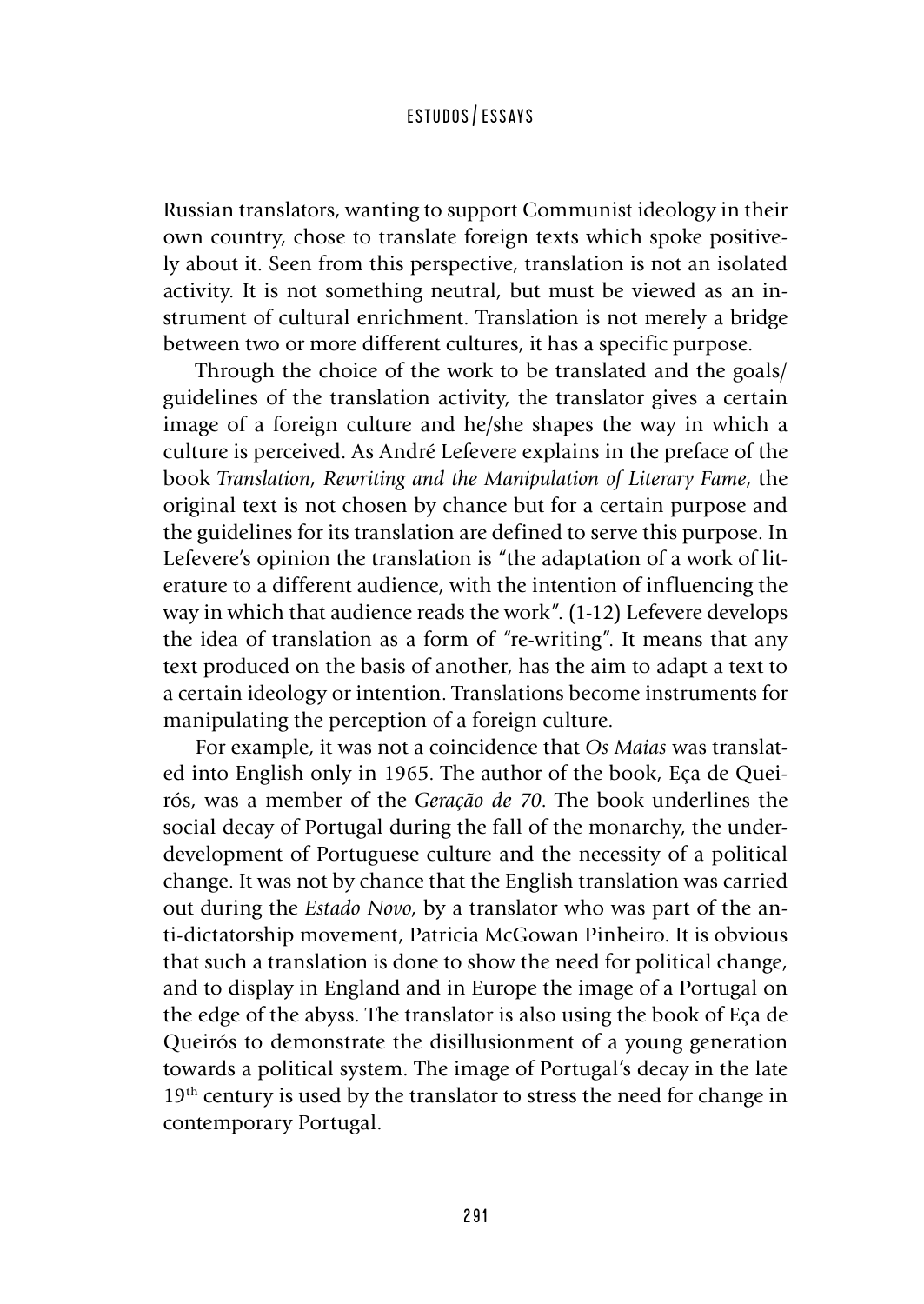As shown above, translation is a form of rewriting with the specific aim of giving a certain image of a foreign culture and reinforcing national stereotypes. The translation of a literary work goes well beyond the literary aim of the original text. The choices made depend on ideological leanings, on the political situation of the country and also on the stereotypes preserved by the two cultures – at the source and the receiving end. In such a context, literally translators are not just delivering or passing on messages from one culture to another. In a more or less explicit way, they take part in the creation and reinforcement of national stereotypes and, above all, they play an important role in the definition of the relationship between two cultures.

As critical readers, one has to approach translation in a critical way. We have to ask a whole series of questions, as Luis Jolicoeur writes in an article entitled "Literary Translation and Cultural Dissemination: Between Aesthetics and Politics":

> Among the authors of a given culture, which ones are translated? Who translates and publishes these authors? Who are the readers for whom these translations are made? How are these authors translated? (2008)<sup>5</sup>

Every translation depicts an image of a foreign country and it is up to us, as readers, to understand what that image really means.

# 2. Edgar Prestage and His "Special Relationship" With Eça de Queirós

O inglês cai sobre as ideias e as maneiras dos outros como uma massa de granito na água: e ali fica pesando, com a sua Bíblia, os seus clubes, os seus sports, os seus prejuízos, a sua etiqueta, o seu egoísmo – fazendo na circulação da vida alheia um incomodativo tropeço. É por isso que nos

<sup>5.</sup> http://attlc-ltac.org/literary-translation-and-cultural-dissemination-between-aestheticsand-politics>.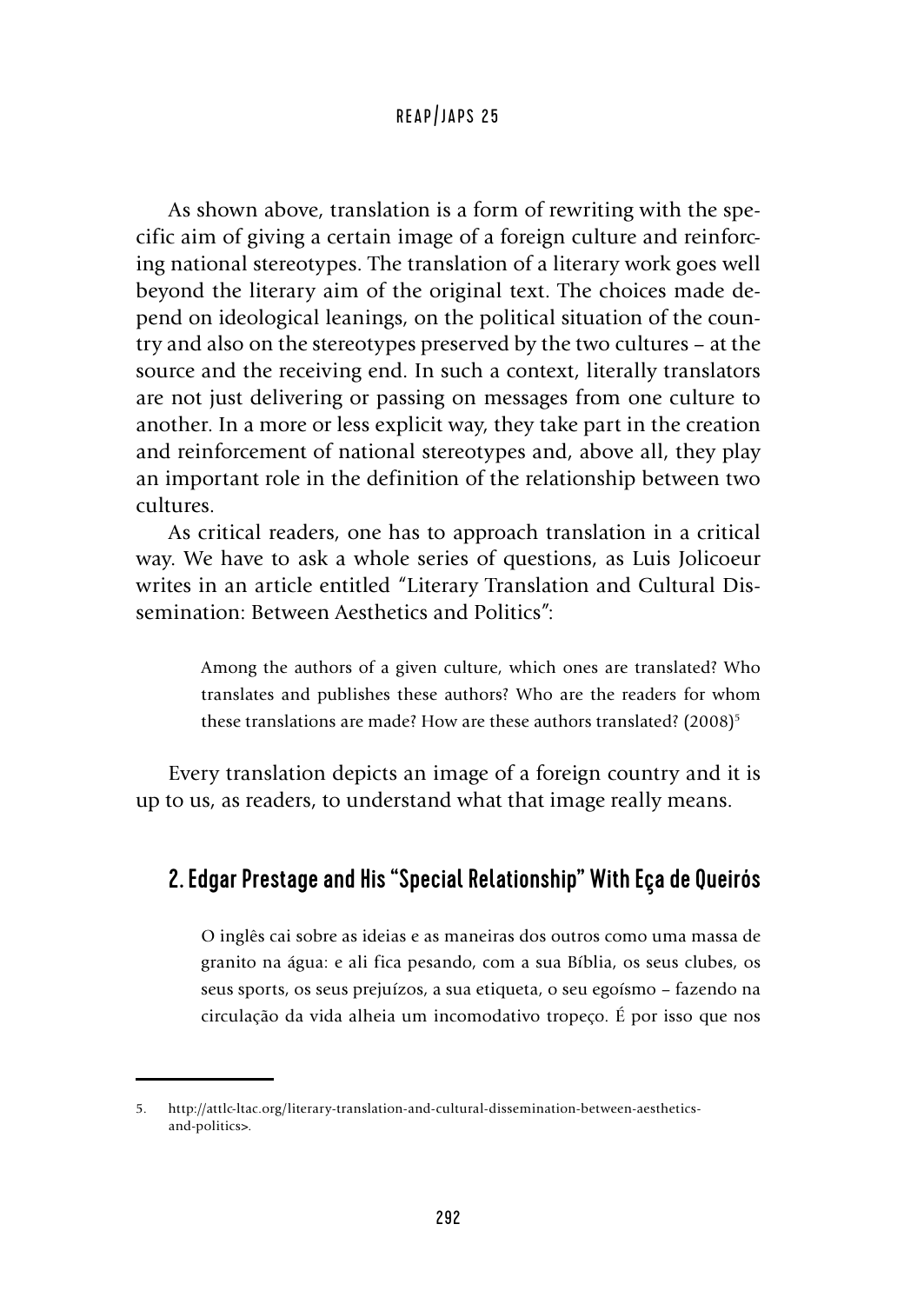países onde vive há séculos é ele ainda o estrangeiro. (Eça de Queirós, "Os Ingleses no Egipto": 160)

In the first half of the 20<sup>th</sup> century, Edgar Prestage was one of the leading figures of English lusophilia. Demonstrating a fascination for Portugal from childhood, he used to draw maps of Portugal at primary school, and Vasco da Gama was his personal hero. As John Laidlar writes in 1980 in his article "Edgar Prestage: Manchester's Portuguese Pioneer," during his first visit to Portugal Prestage shocked the head teacher of the English Seminary in Lisbon, Reverend James Warwick, with his deep knowledge of Portuguese literature. The Reverend said that before meeting Prestage "he had not come across a single non-Portuguese who took the slightest interest in any but Camoes". (74)

Together with Aubrey Bell, Edgar Prestage was one of the pioneers in the dissemination and promotion of Portuguese literature, culture and history in England. More specifically, it was due to Prestage that Portuguese studies were institutionalized as a discipline in English universities. He was a monarchist who saw in the Portuguese Republican Party and – later on – in the Portuguese Republic an enemy that needed to be defeated. His interest in the translations of Portuguese authors can be understood from his own words in a letter addressed to Teófilo Braga: "My ambition in life has been and is, to make the greater writers of Portugal known to Englishmen". (*apud* Vilhena, 1988: 252)6

In addition to the genuine enthusiasm and fascination which from the beginning characterized Prestage's relationship with the world of Portuguese literature, three other main factors need to be taken into consideration when approaching Prestage's translations. First of all, his strong Catholic faith which influenced both

<sup>6.</sup> Part of the correspondence between Eça de Queiros and Teófilo Braga is recollected in *Relações de Edgar Prestage com Escritores Açorianos* written by Maria Conceição Vilhena. This is a letter of 12 September 1893, but the friendship between the two Portuguese authors started early. They met each other as students in the University of Coimbra and both of them were part of the "Geração de 70".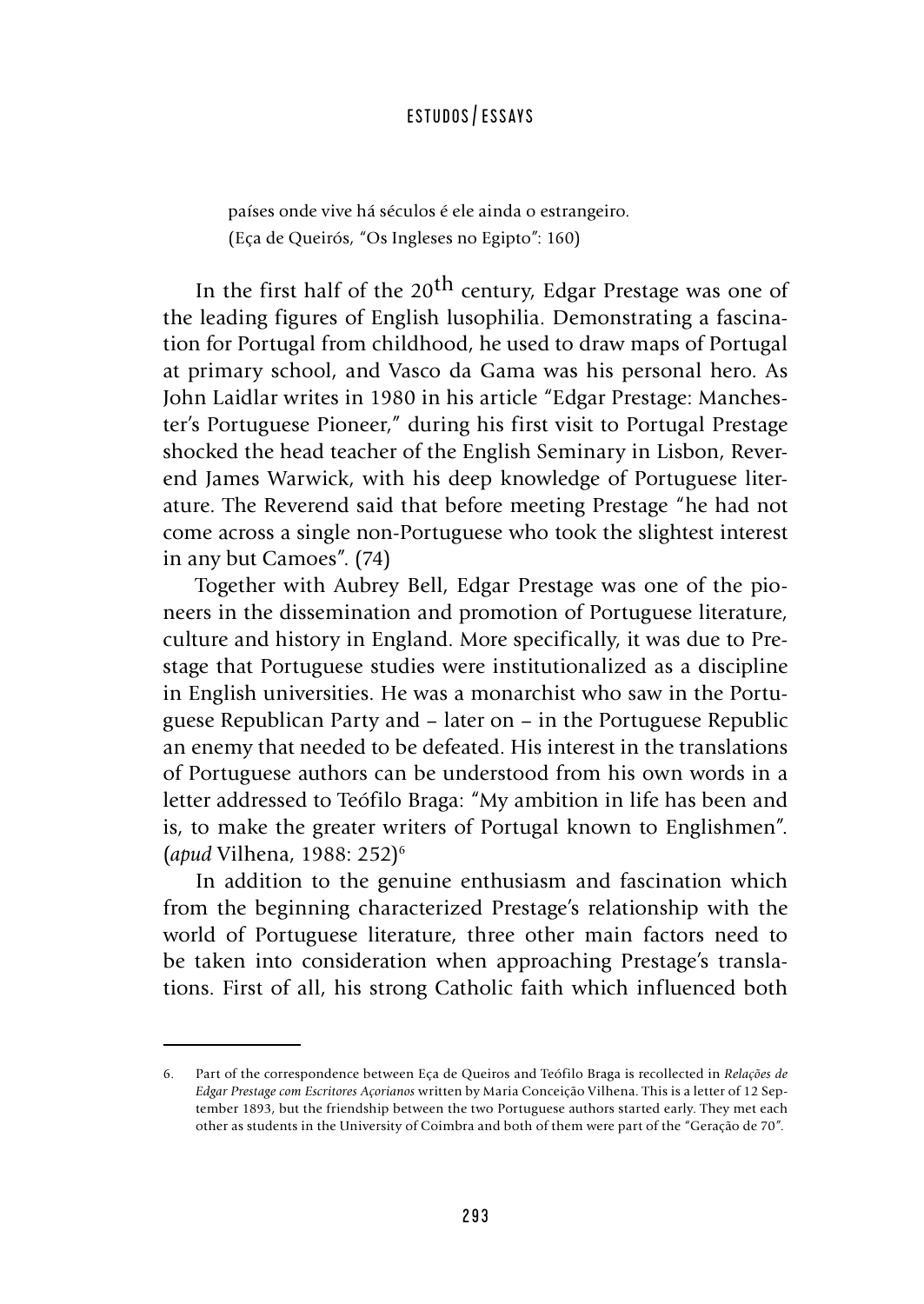his perspective and choice in his literary translations; secondly, his network of friendships and working relationships, such as his friendship with the exiled King D. Manuel II; and finally, Prestage's British perspective in his studies of Portuguese history and culture which meant that he always preserved a hierarchical relationship between the two cultures.

Edgar Prestage's attraction for Portugal was probably as strong as Eça de Queirós's "repulsion" for England. A journalist, short-story and travel writer, José Maria Eça de Queirós was, first and foremost a novelist, becoming one of the principal figures of Portuguese literature, and pioneer of Portuguese Realism. As a diplomat he spent half his life away from Portugal, first in England then in France. As Américo Guerreiro de Sousa explains in his essay, "Eça de Queirós e a Inglaterra – uma Relação Ambivalente", Eça's relationship with the United Kingdom and its people was rather ambiguous. On the one hand in his literary works, he idealized England as a model of civilization, on the other, in his private correspondence, he considered the British people ignorant and xenophobic, who spoke no foreign language and rejected everything that could not be considered 'English'. As he wrote in *Os Ingleses no Egipto*,

> Estranha gente, para quem é fora de dúvida que ninguém pode ser moral sem ler a Bíblia, ser forte sem jogar o críquete e ser gentleman sem ser inglês! E é isto que os torna detestados. Nunca se fundem, nunca se desinglesam. (159-160)

Eça de Queirós reveals here his ambivalent feeling towards England. As Guerreiro de Sousa explains, the Portuguese author appreciates the strength and power of Britain as a nation but he disapproves of the way the British treat their colonies and what he sees as their "ridiculous" behavior.

Eça reveals a similar attitude both to his own country and its religion. In fact during his life, he embraced Catholic values, but in several of his writings he criticizes the behavior of the Church. His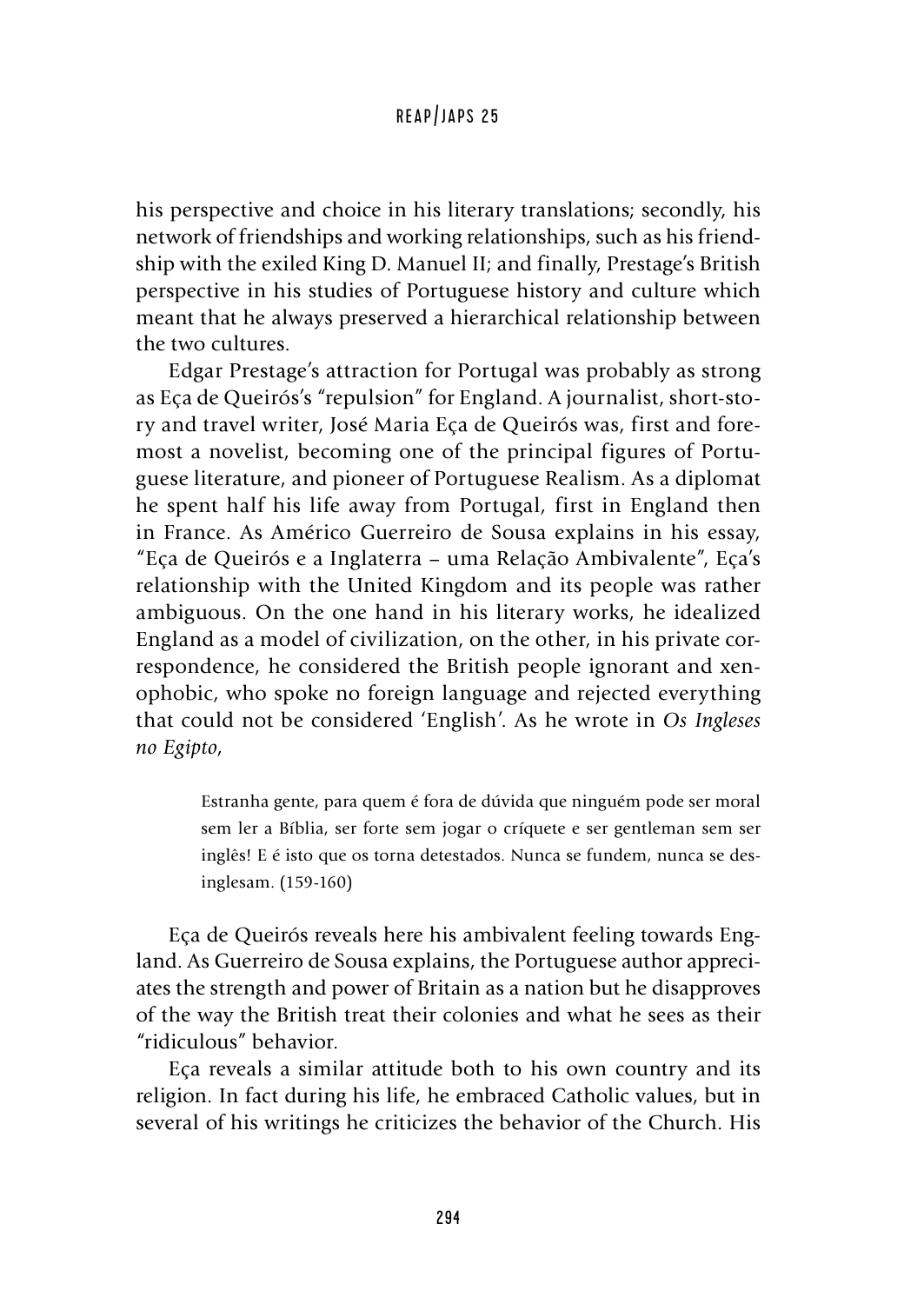attitude is also ambivalent with regard to Portugal. He loves his own country but at the same time he can be really critical about it. He denounces the decay of Portuguese society at the end of the 19<sup>th</sup> century, satirizing it and pointing out the need for political change: "Portugal doesn't need reform Cohen! What Portugal needs is a Spanish invasion!" (Queirós, *Os Maias:* 120)

Edgar Prestage and Eça de Queirós are very different characters; the former is a devoted Catholic, the latter criticizes the Church; one is passionate about Portugal, the other hates England; one is a monarchist, the other is democratic. So the question is: why does Prestage decide to translate the Portuguese author's works? What is this "special relationship" which links the two writers?

We have already seen that Edgar Prestage's declared aim was to reveal the best of Portuguese literature to England. Why Eça de Queirós? Prestage's words, in the preface to *The Sweet Miracle*, show how important the Portuguese author is for him:

> Eça de Queirós is undoubtedly Portugal greatest prose-writer of the last half of the nineteenth century. He is known to us mainly by that splendid romance *Cousin Basil*, but the correspondence of Fradique Mendes reveals a versatility of talent in this humorist and critique of life which even the greatest novelists have lacked. (3)

According to Prestage, the problem is that the British translate very little of the best of foreign literature:

> I would say that only a lack of acquaintance with the literature – excusable enough, seeing that it is written in a little known language, that translations are lacking, and that no modern account of it exists in English – can explain why men like Gil Vicente (...) and Eça de Queirós (*inter alios*) have failed to receive the honor they deserve and actually enjoy outside England. (*Portuguese Literature*: 9)

The disregard for Portuguese literature among the British was instrumental in Prestage's decision to promote its dissemination in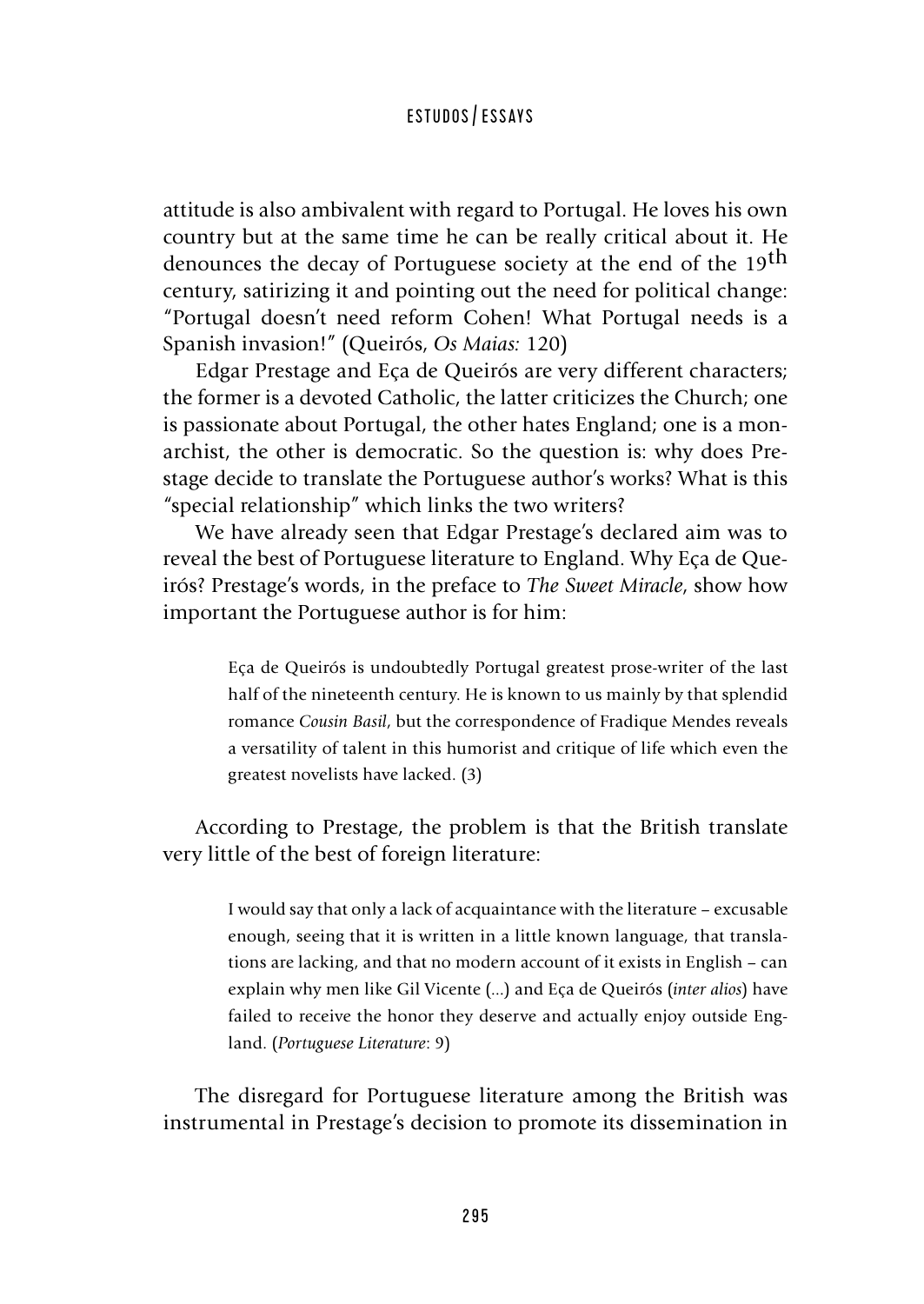England and to pursue the career of translator. From the outset Prestage had a high opinion of Eça de Queirós, considering him the most original and powerful of all Portuguese authors. Prestage was fascinated by the stylistic features of Eça, as Abdoull Vakil argues in an essay entitled "Edgar Prestage and Eça de Queirós". In fact, Prestage's correspondence reveals that he thought that the Portuguese novelist was unrivalled in European literature, especially in the creation of characters. Indeed, with his profound, first-hand knowledge of the Portuguese society of the day, Eça was able to portray all social types from the aristocrat to the beggar. Yet another of Eça de Queirós's characteristics which "enchanted" Prestage was his Celtism and the mystical *allure* of his works.

From 1904 to 1908, Prestage published four translations of Queirós's work – the most numerous selection of any author he translated. These were two stories, *O Suave Milagre* and *O Defunto*, a version of the "Carta VIII" from *Correspondência de Fradique Mendes* and "As Festas da Criança" from the eleventh letter of *Cartas de Inglaterra.* The last two were published as articles in a newspaper.

The relationship between the two writers was, however, somewhat ambiguous. Although Prestage was fascinated by the Portuguese author and considered him as one of Portugal's most important writers, as worthy of translation, he did not have the same "attitude" towards all of his works. It was Prestage's Catholic faith which influenced his approach to the works of Eça de Queirós. As Teresa Pinto Coelho explains in her essay "Eça de Queirós and Edgar Prestage", in 1886 Prestage and his mother converted to Catholicism. This was a turning point in his life and, subsequently, for his career. From that moment on, his religious feeling became stronger, and influenced his future choices in the literary field.

This is most probably the reason why he chose to translate only some of Eça's works, those which in his view represented both Christian values and morality and could become a manifesto for Catholicism. In fact Prestage was critical of the dubious Christian morality displayed by Eça de Queirós in certain novels and did not consider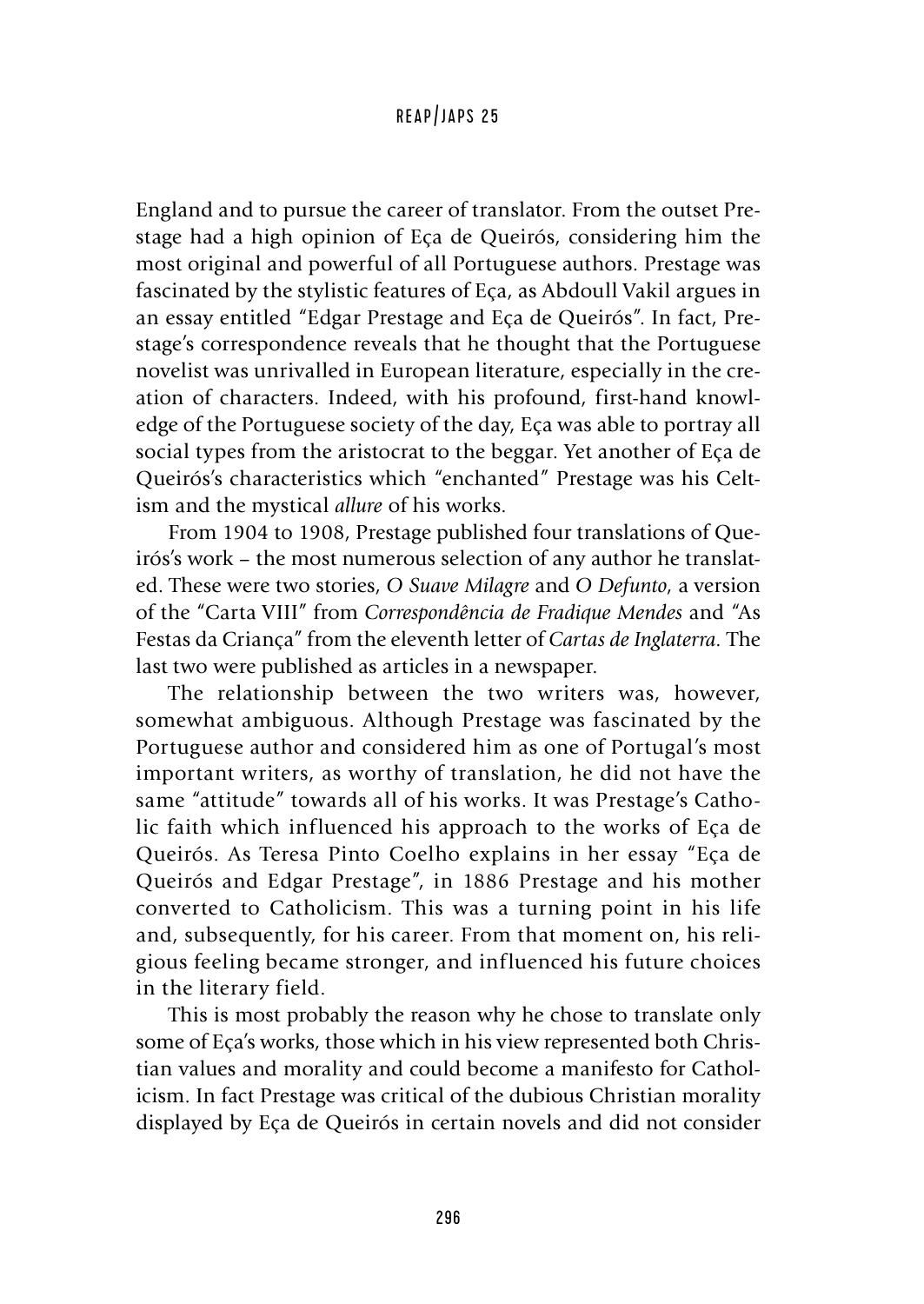them as suitable for translation, as he explained in a letter to his friend Batalha Reis:7

> Of course 'O Primo Basilio' is greatly superior as a work of art, but it could not be translated in its entirely, and I should not care to act as a censor, and cut out passages here and there. At any rate, I am convinced that no English publisher would dare to issue a full version of it. The same may be said for 'A Relíquia' (…). (*Apud* Coelho: 241)

What is interesting is that, in some cases, although Prestage considered that certain of Eça de Queirós's novels raised moral and religious problems and they could not be translated into English, he did not fail to express his admiration for them, as he said in another letter addressed to Batalha Reis (24 April 1895), referring to *A Relíquia:*

> I enjoy it immensely, as a work of art, but how could I as a conscientious Catholic affix my name to an English version. Fancy the scandal (...) There is a great deal of silliness and hypocrisy about the English frame of mind (...). If a Protestant or Agnostic, I would translate the works of Queirós word for word. (*Apud* Coelho: 243)

From these words it can be seen that Prestage's inhibitions regarding the translation of certain of Eça de Queirós's writing, was not only due to his strong Catholic morality but also to his particular notion of England (his country). In fact, at the end of the  $19<sup>th</sup>$  century, Great Britain was going through a period in which the illusion of being an unrivalled European power was slowly crumbling whilst at the same time the prosperity and 'well-being' linked to the industrial revolution was waning. In this environment, the most conservative faction of the Catholic Church gained strength and predominance until the early 20<sup>th</sup> century. Against this social

<sup>7.</sup> Teresa Pinto Coelho comments on the correspondence between Edgar Prestage and Batalha Reis in her article "Eça de Queirós e Edgar Prestage".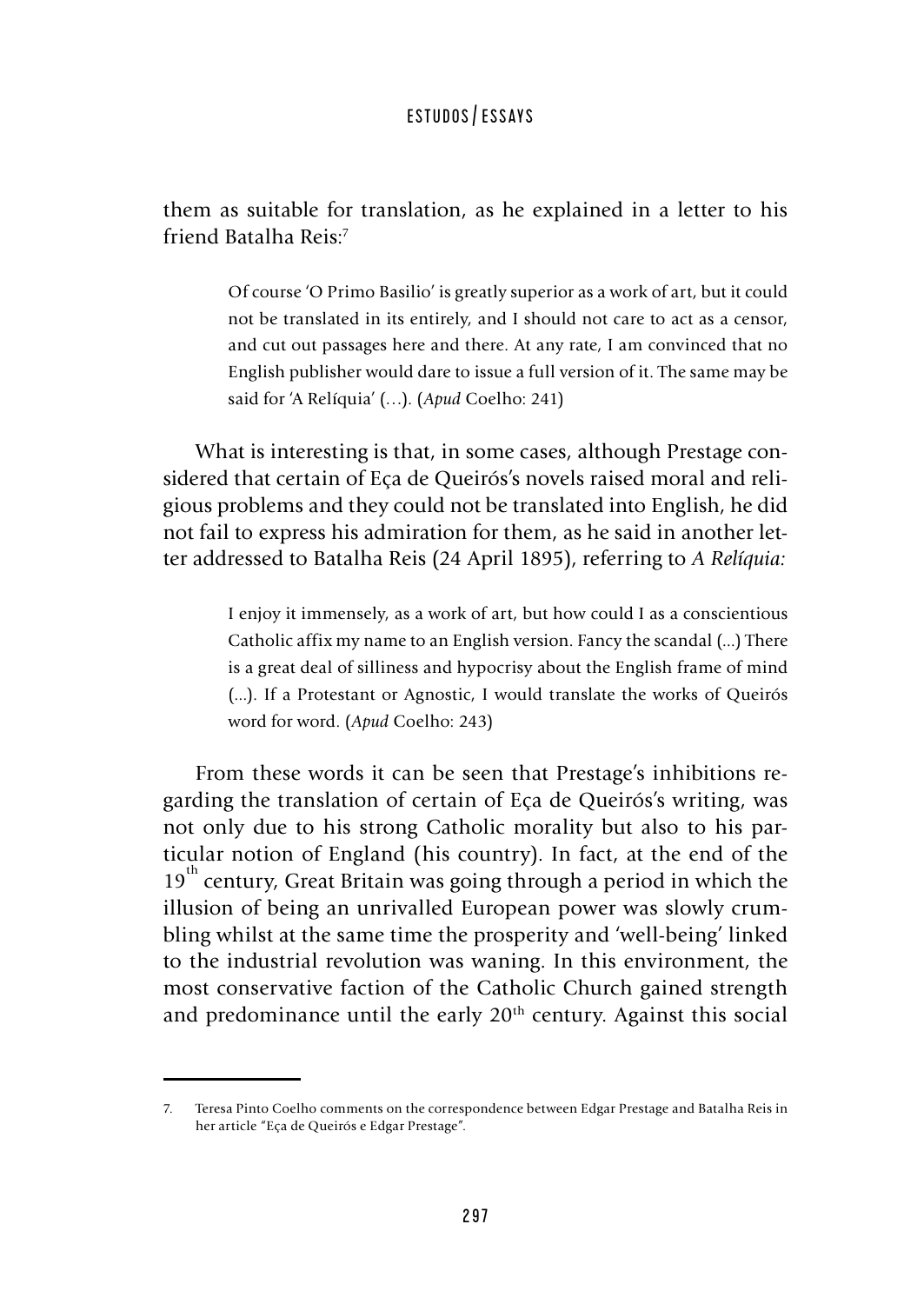background, literary works of dubious morality were unwelcome and might have led to opposition and protest.

As Vakil suggests in his essay, to gain a better understanding of the ambiguity of the love-hate relationship between Prestage and Eça de Queirós, one must refer to an article published in 1918, entitled in *In Memoriam* of Eça de Queirós.*<sup>8</sup>* From the very beginning of the article, Prestage reveals his fundamentalist religious nature, criticizing the 'philia' that Portugal and, more specifically, Eça de Queirós, feel for France: "the influence of France over Portugal has been anti-moral and anti-national whether in the sphere of politics or in that of letters (...) Portugal has lived in almost unrest, and has of late been on the verge of anarchy". (109)

Obviously, one must also take into account the year in which the article was written, 1918. In this period, Anglo-Portuguese relations were tense due to both the birth of the Portuguese Republic and the law of separation between the Portuguese State and Church. This situation severely tested the monarchist and conservative Prestage. The English translator tells of an immoral and anarchistic Portugal in which "the generation to which Eça de Queirós belonged (...) prided itself on its Liberalism in politics and not strict in morals". (110) Prestage describes Eça de Queirós as a precursor of free thought and moral freedom. In his view, the Portuguese writer's early works reflect such intolerable licentiousness and likens them to "poison" for the English mind:

> Works that have to be considered as 'for men only' stand self-condemned, for there are not two standards of morality one for each sex. After all we are strangely illogical; the law in most countries forbids the sale of certain poisons without a doctor's certificate, yet it allows a wide margin to publishers of noxious books and prints, though the mind is superior to and more deserving of protection then the body. (112)

<sup>8.</sup> All references to the article written about Eça de Queirós by Edgar Prestage (1918) are from the book *In Memoriam,* edited by Eloi do Amaral and Marta Cardoso.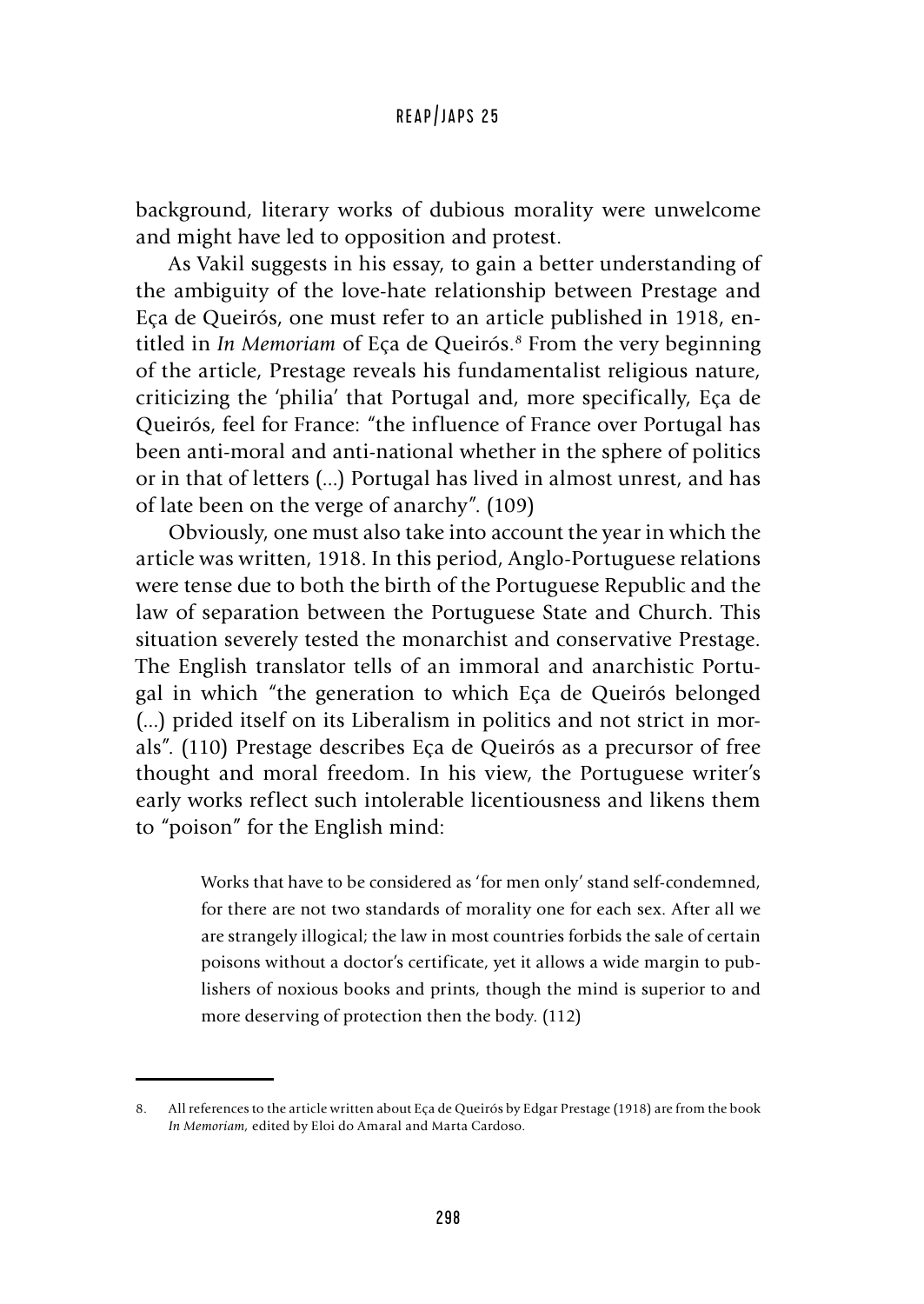Towards the end of the article, Prestage goes from a critical and detached approach to the works of Queirós, to a more positive one. He makes a list of 'legitimate' works, those written at a more mature stage of Eça's career. According to Prestage, the author's more 'moral' works are the only ones which are worth translating and would be successful in England.

From this analysis, one can see that the relationship between Edgar Prestage and Eça de Queirós is both special and ambiguous at the same time. It is special because Prestage never misses the opportunity to emphasize Eça's greatness and the importance of his works for Portuguese and British literature. But it is also ambiguous because his esteem for the Portuguese author is balanced by his critical attitude towards the absence of Christian morality in Eça's works or, in certain cases, Eça's satirical attitude towards it.

# 3. Portugal or not?: Images of the Country in Prestage's Translations of Eça de Queirós

Erasmus was wont to affirm that, in his studies, he had not found anything more arduous than translation, nor a thing worthy of greater praise, if well done, nor of greater blame, if ill done. (Damião de Goes, Translation of Cicero's *De Senectute,* 1538, "Introduction")<sup>9</sup>

Every translation carries images and such images have meanings. As we have already seen in part one, translations are never neutral and have a specific aim and purpose. Edgar Prestage's translations of Eça de Queirós's *The Sweet Miracle* and *Our lady of the Pilar* are no exception to this rule.

<sup>9.</sup> The dedication of Goes's version of Cicerone's *De Senectute* was quoted by Edgar Prestage in the preface of *Our Lady of the Pillar*, the translation of Eça de Queiros's *O Defunto.*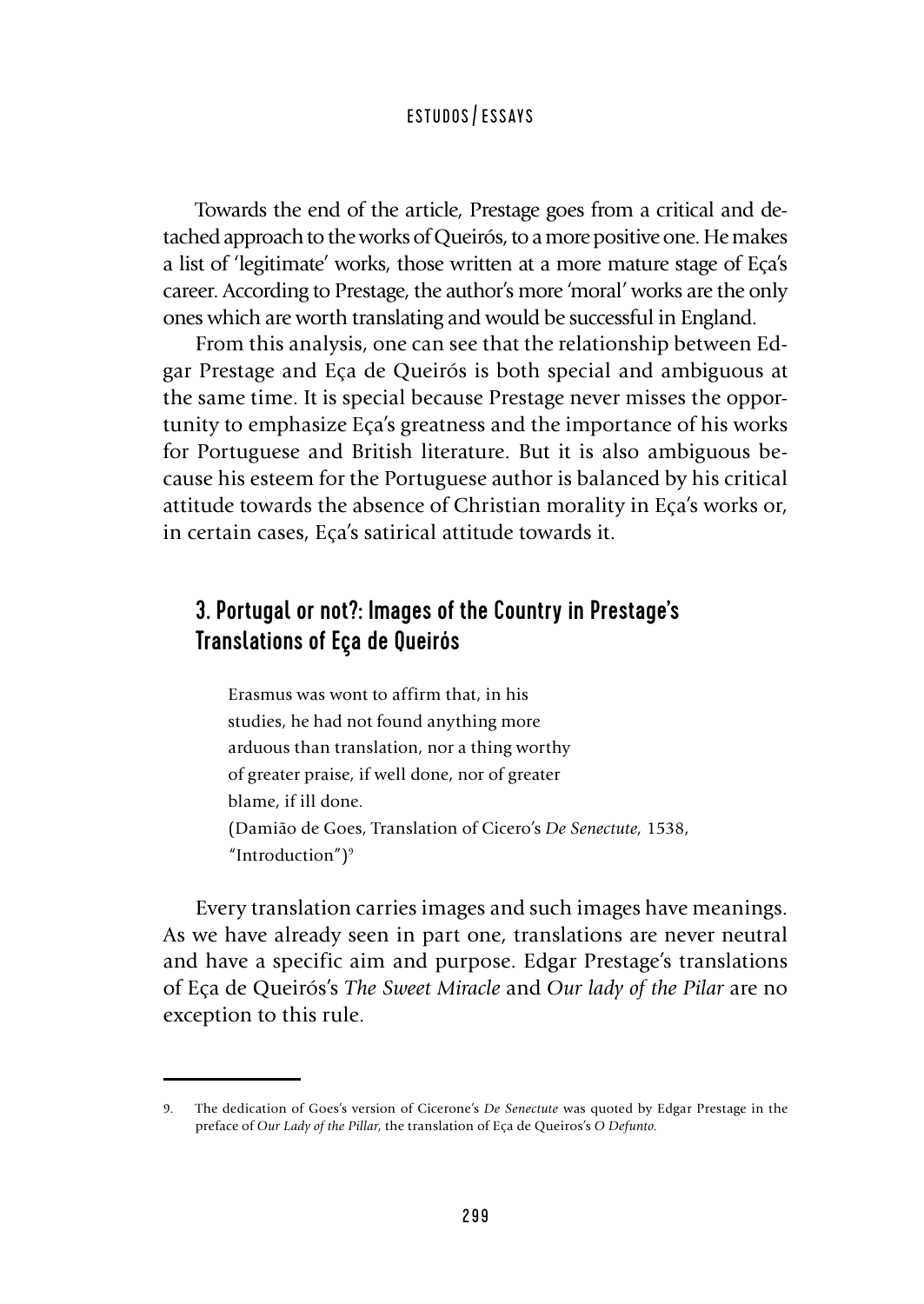Two images of Portugal emerge from these translations: Portugal as a Catholic country and Portugal as a Monarchy. The first translation of *O Suave Milagre* appeared in England in 1904 and was an immediate success. What is remarkable from Prestage's translation is its accuracy to the structure of the original version. This loyalty is apparent, because what characterizes the translation is a certain domestication or "Englishing" of the text and, above all, a Catholicization. Compared to the original work, in the translation religious values are highlighted. While the original version of Eça de Queirós expresses the purest and most 'direct' form of religion, in the English translation this simplicity is lost. The enthusiastic response of the British public increased the religious and moral image represented in *The Sweet Miracle*. As Teresa Pinto Coelho argues, in her essay, in subsequent editions the religious image in the translation was strengthened. One edition is of particular importance, a dramatized version of the work which has been transformed in a mystery play, with a foreword by the Bishop of Salford:

> it may be questioned whether we make sufficient use of dramatic composition of this kind for the purpose of edification and instruction (…). In any such revival of the medieval religious stage, the following dramatization of Eça de Queirós's exquisite legend ought to play an important part. (*Apud* Coelho: 240)

In this edition of *The Sweet Miracle*, the work is compared to a medieval miracle play. During the Middle Ages, the purpose of such plays was to educate and convert people to Catholic values. A comparison with the translation of *O Suave Milagre* reveals how Eça's story has been turned into a pedagogical text whose purpose is to educate in Catholicism. The same religious image is conveyed by Edgar Prestage's other translation, *Our Lady of the Pillar* which was published in 1908.

In the prefatory note of *The Sweet Miracle*, Edgar Prestage raises the possibility that its success would lead to the publication of other of Eça de Queirós's works: "other short stories of Eça de Queiroz will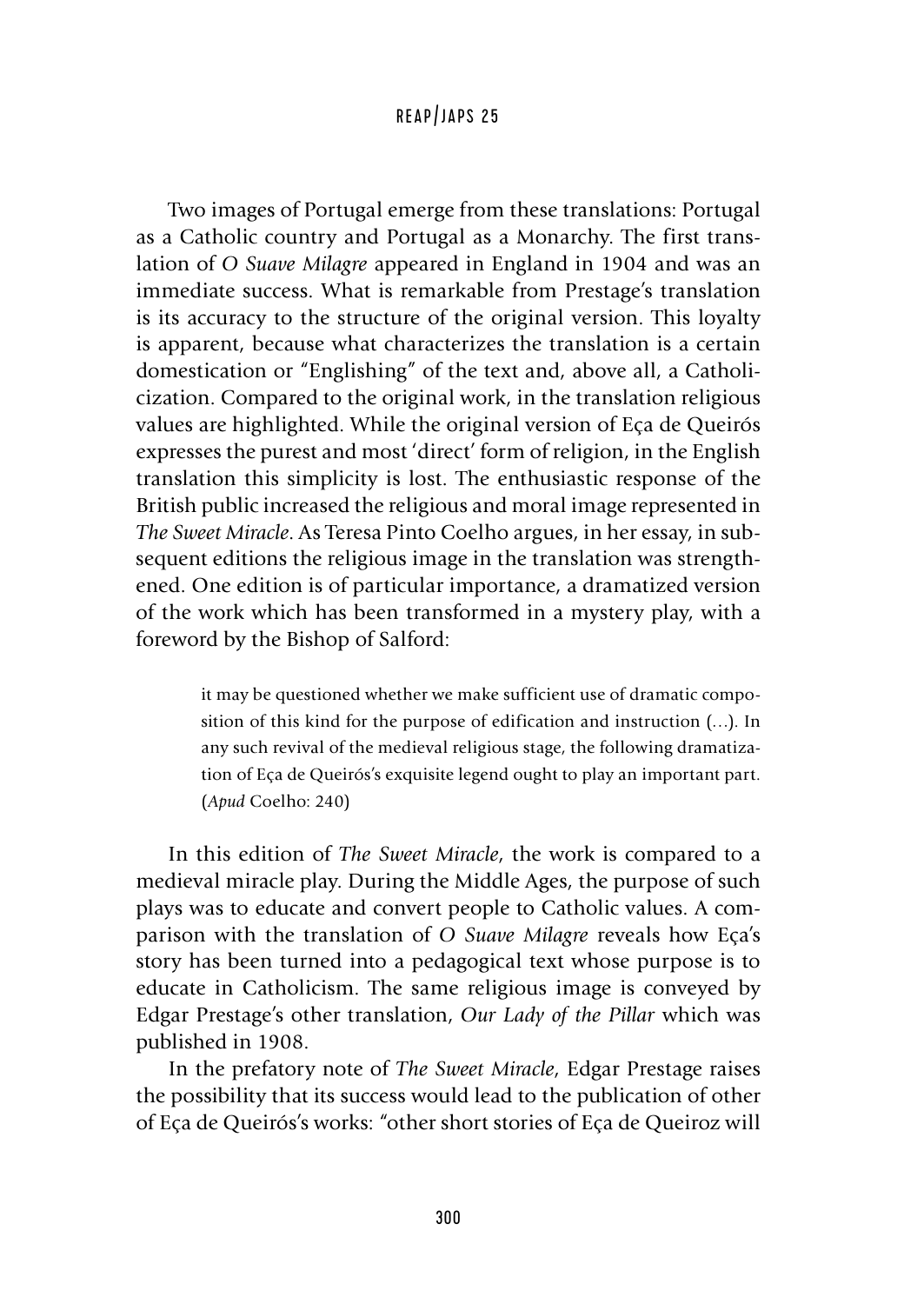follow, if the reception of the present one be favorable". (10) The fact is that only *O Defunto* was brought to the attention of the public by Prestage's hand.

The style and genre are completely different from that of *O Suave Milagre*, but the choice of the title, *Our Lady of the Pillar* is, nonetheless, revealing and it denotes the same religious sensitivity that had led to the translation of other Eça's works. In the Portuguese version of the work, the title is *O Defunto*. The change of the title is not a trivial matter. In fact, it has a very important function in the reception of a work, because it is the first thing that the reader encounters in a book and it is what immediately sets his or her horizon of expectations.

From the opening page of Eça de Queirós's original version, the mind of the reader is directed, through its title, towards the dead or the deceased, and consequently his horizon of expectations is that of a horror story, as was the Portuguese author's intention. In the English version, with its title *Our Lady of the Pillar*, the work takes on a completely different perspective. Thanks to new title, the reader's horizons of expectation are no longer linked to the concepts of death and horror, but to that of religion. The title "Our Lady of the Pillar" immediately invokes in the reader's mind the image of the Virgin Mary, directing his/her expectations towards something to do with Catholicism, faith and religion. From this analysis, it is clear that even in this translation, Prestage wanted to imbue his work with a more religious meaning than the original version, linking Portugal once again to an image of a strongly religious and Catholic nation.

*Our Lady of the Pillar* did not meet with the same public success as the first translation, *The Sweet Miracle*, but received substantially positive reviews. Prestage, himself, provides information on the reception of his translation. In the already-quoted article *In Memoriam*, the English author relates the opinions of certain critics, for example a review in the *St. James Gazette*. The reviewer considers *Our Lady of the Pillar* as one of the best stories he has ever read, "it is a little masterpiece of mysticism and matter-of-fact religious enthusiasm and passion in harmonious combination". (Prestage, *In Memoriam*: 112)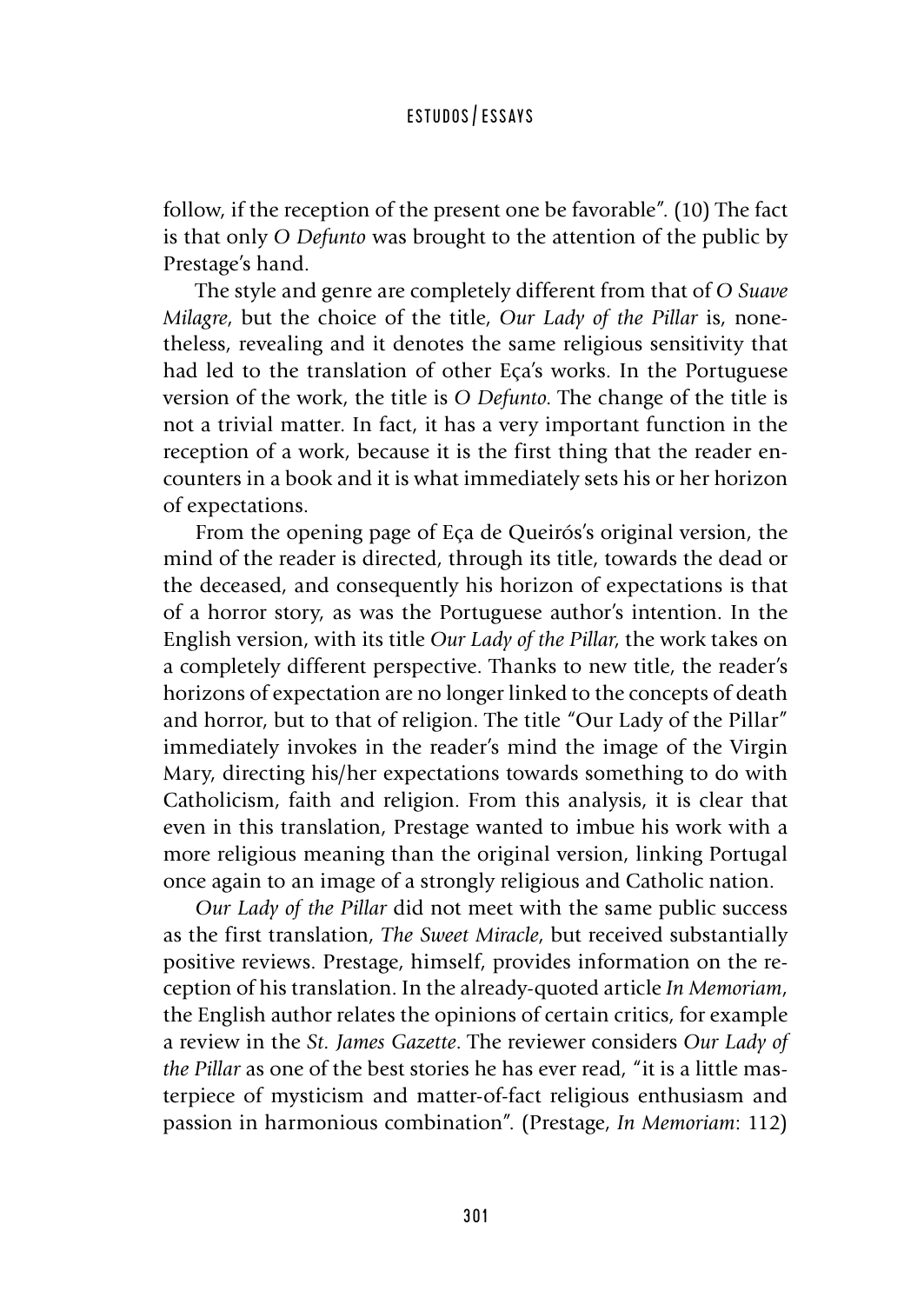From this critical review, we can see that Religion is again the key to the interpretation of the work, as in *O Suave Milagre*:

In order to better understand why the religious issue as related to Portugal was so important for Prestage, it is necessary to recall what was going on in the nation around 1890, a few years before the publication of the translations. In addition to the economic crisis into which the country was plunged, there was also a religious crisis. The anti-clerical Republican Party was determined to promote a series of reforms against the Church. Obviously, such attempts were a source of grave concern to Prestage, an inflexible and ultra**-**conservative Catholic.

In addition to the religious issue, another question emerges from Prestage's translation: that of the Monarchy. The English translator had close connections to both the English and Portuguese aristocracy, and he maintained relations with both Royal families. Prestage was a conservative Monarchist who saw in the Crown the only legitimate form of power.

It was not by chance that, at the beginning of the  $20<sup>th</sup>$  century, he decided to translate Eça de Queirós's *O Suave Milagre* and *O Defunto*. The Portuguese monarchy was already entering a period of instability, mainly due to the growing influence of the Republican Party. In *Our Lady of the Pillar*, the image of a Monarchist Portugal is much more explicit for two reasons.

First of all, Prestage's dedication: "Dedicated by Permission, to her Majesty D. Amelia, Queen of Portugal", which was unequivocal and which immediately set the mind**-**frame of the readers. Secondly, the date when the story is set, 1474. It was the year Joana da Trastamara, "the *Beltraneja*", daughter of the King of Castile and sister to the Portuguese King, tried to gain the throne of Spain with Portugal's support. It is the period of knights and ladies, when the Monarchy, as the only form of government, reigned supreme. These more or less explicit references paint Portugal in a favourable Monarchical light, so that the decision to translate these two stories rather than others also had a propagandistic purpose.

Edgar Prestage's translation of *O Suave Milagre* and *O Defunto*  promotes two images of Portugal, a Monarchical and a Catholic one, with two principal objectives in mind. First and foremost, he wished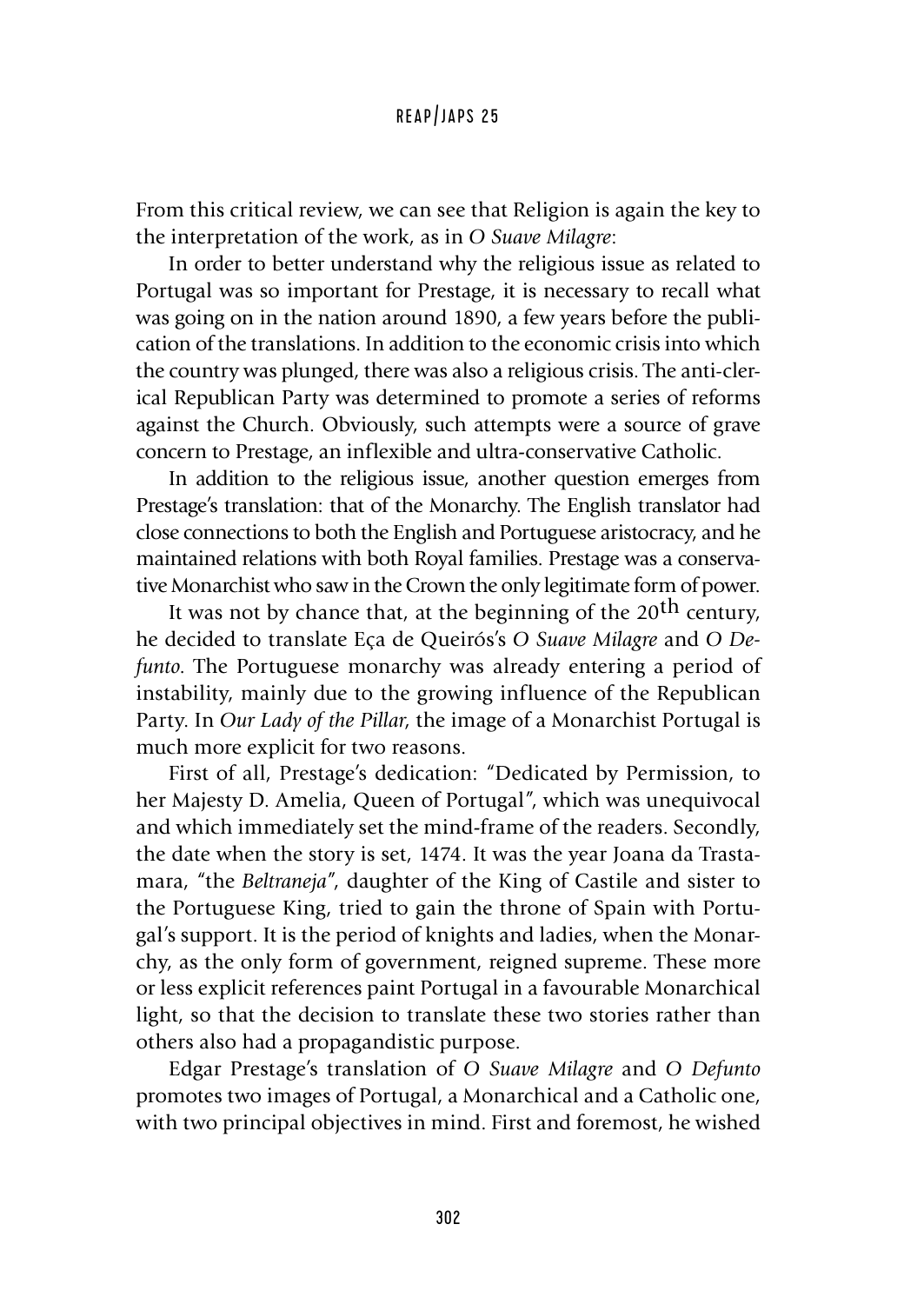to restore the country's image as a Monarchy and a Catholic power, at a time when both institutions – the Monarchy and the Church – were faltering, whilst at the same time, these texts offered him the opportunity to reinforce Christian morality in England.

# Conclusion

I can now offer an answer to the questions I put at the beginning of this essay: why did Prestage choose to translate Eça de Queirós? Why *O Suave Milagre* and *O Defunto*? What image of Portugal did he want to convey?

The answers to these questions are, in fact, already present in the pages of Prestage's translations, it is merely a question of close scrutiny. In his work, the English translator reinforces the depiction of Portugal as a Monarchy and a religious nation. His choice of the two short stories, *O Suave Milagre* and *O Defunto* was a considered decision; they were texts in which Catholic morality and values could not be misinterpreted.

A translator can rewrite a text, he is like a builder who dismantles a building and reconstructs it. One can do a construction that is completely loyal to the original or just change a few bricks. Prestage carefully chooses the 'bricks' with which he reconstructs Eça de Queirós's texts, moving them 'here and there'. At the end the new building seems identical to the first, but it is not. Something has been cunningly changed to achieve Prestage's purpose.

The translations of Eça de Queirós's work, besides being a religious manifesto, became the means by which Edgar Prestage tried to convey a Monarchist-Catholic image of Portugal, at a time when the nation was heading towards a political and religious revolution. Prestage understood the situation and decided to do something about it. He published two translations which reveal a Monarchist and Catholic country, reinforcing this image of Portugal in the eyes of the target culture, England. This image of the nation was not false but it was a one-sided vision. Prestage deliberately offers an incomplete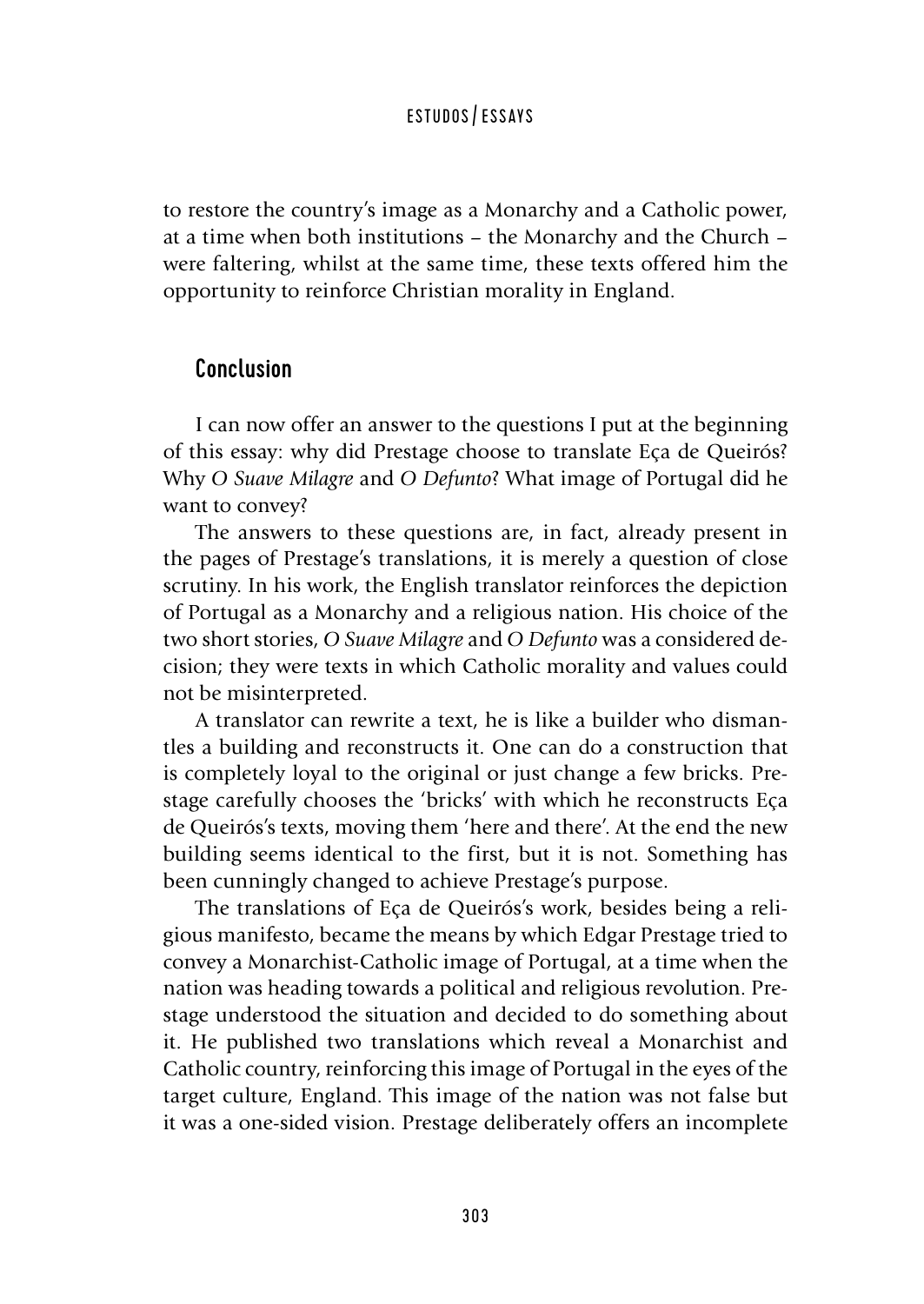picture of the country. He tries to adapt Portugal to himself, to his own values, or possibly to what he saw as English ones.

Such concern with the depiction of this image of Portugal was perhaps due to Prestage's strong relationship with the country, which was in the process of changing into something in which he no longer felt at ease. From this point of view, these translations can be seen as a sort of 'anchor' thrown down to halt the flow of change, which, however, was unstoppable.

# Works Cited

### **1. Primary Sources**

Queirós, José Maria Eça de. *O Defunto*. Lisboa [n.p.], 1902. Queirós, José Maria Eça de. O *Defunto*. Lisboa [n.p.], 190<br>— O *Suave Milagre.* Lisboa: Editores Associados, 1970.<br>Prestage. Edgar. *Our Lady of the Pillar* by Eca de Queiro

- 
- Prestage, Edgar. *Our Lady of the Pillar* by Eça de Queiroz. Done into English. London: Archibald Constable, 1906. **-** *O Suave Milagre. Lisboa: Editores Associados, 1970.*<br>Prestage, Edgar. *Our Lady of the Pillar by Eça de Queiroz. Done into English.*<br>London: Archibald Constable, 1906.<br>- *The Sweet Miracle by Eça de Queiroz. Done into*
- Nutt, 1904. **--** *The Sweet Miracle by Eça de Queiroz. Done into English. London: David Nutt, 1904.*<br>
--- "Preface". *Portuguese Literature at the End of the 18<sup>th</sup> Century. Manchester/*<br>
London: Sherrat & Hughes. 1909: 1-15.
- London: Sherrat & Hughes, 1909: 1-15. <sup>-</sup>"Preface". *Portuguese Literature at the End of the 18<sup>th</sup> Century*. Manchester/<br>London: Sherrat & Hughes, 1909: 1-15.<br>--- "Eça de Queirós". *In Memoriam*. Edited by Eloi do Amaral and Marta Car-<br>doso. Coimbra: Atlantid
- doso. Coimbra: Atlantida,1947. 110-13.

# **2. Secondary Sources**

#### **2.1. Imagology and Translation Studies**

- Bassnett, Susan. "Theorising Translation with Susan Bassnett." Interview by Mazry Bahrawi. *Asymptote*. [n.p.], 2010. Accessed on 19 June 2016. <http://<br>
www.asymptotejournal.com/about/>.<br>
— Translation Studies. London and NewYork: Routledge, 2002.<br>
Reller Manfred and Joseph T J eerseen. *Imagglog* www.asymptotejournal.com/about/>.
- 
- Beller, Manfred, and Joseph T. Leerssen. *Imagology: the Cultural Construction and Literary Representation of National Characters : a Critical Survey.* Amsterdam: Rodopi, 2007.
- Doorslaer, Luc van, Peter Flynn and JoepLeerssen (eds.) *Interconnecting Translation Studies and Imagology.* Amsterdam: John Benjamins, 2016.
- Jolicoeur, Luis. "Literary Translation and Cultural Dissemination: Between Aesthetics and Politics." *Literary Translation Association of Canada*.